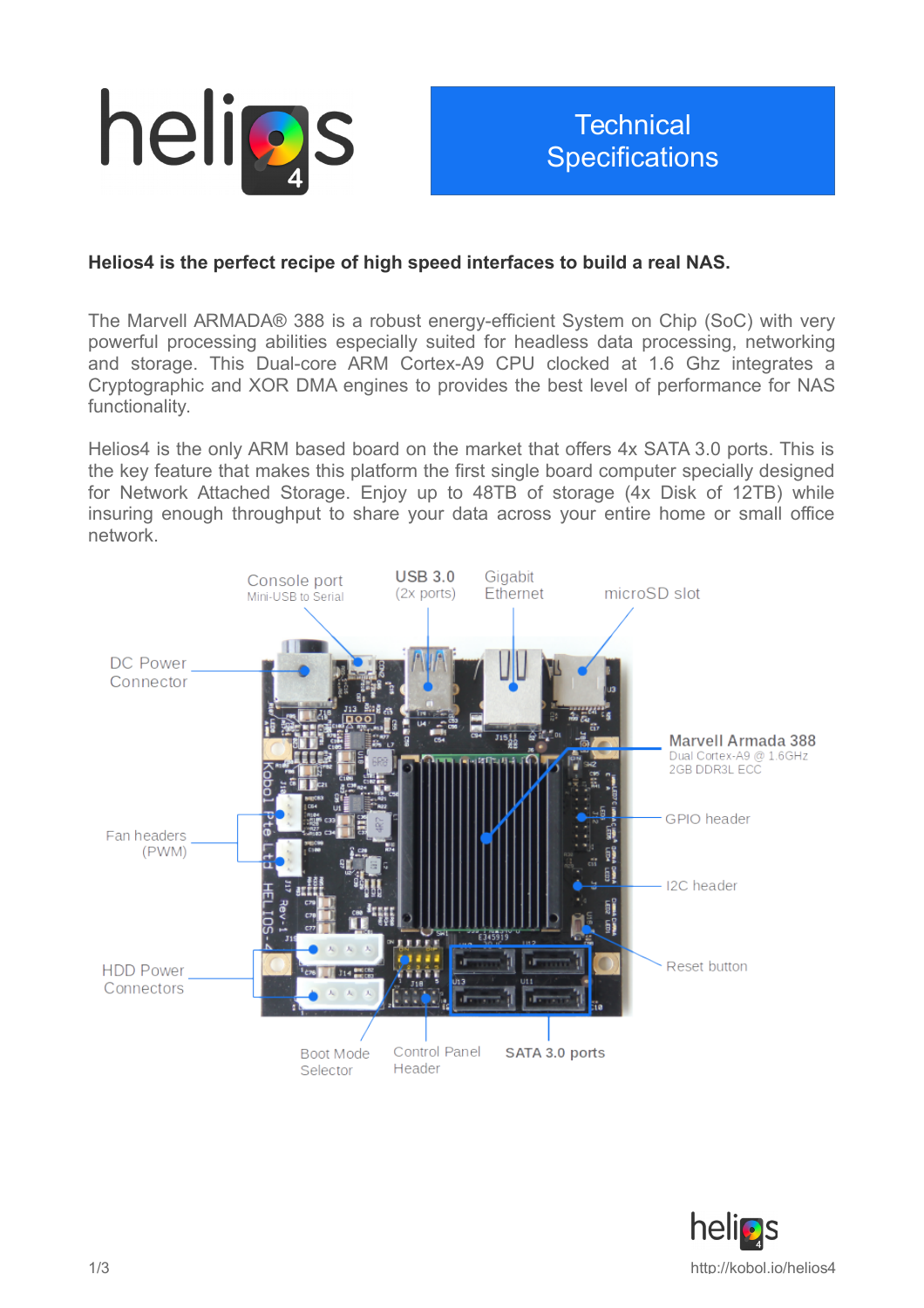| <b>Hardware Specifications</b>             |                                                                                 |
|--------------------------------------------|---------------------------------------------------------------------------------|
| <b>CPU</b>                                 |                                                                                 |
|                                            |                                                                                 |
| CPU Model                                  | Marvell Armada 388 (88F6828)<br><b>ARM Cortex-A9</b>                            |
| <b>CPU</b> Architecture                    | ARMv7 32-bit                                                                    |
| CPU Frequency                              | Dual Core 1.6 Ghz                                                               |
| <b>Additional Features</b>                 | - RAID Acceleration Engines<br>- Security Acceleration Engines<br>- Wake-on-LAN |
| <b>Memory</b>                              |                                                                                 |
| System Memory                              | 2GB DDR3L ECC                                                                   |
|                                            |                                                                                 |
| <b>HDD Interfaces</b>                      |                                                                                 |
| SATA 3.0 Ports                             | $\overline{4}$                                                                  |
| Max Capacity                               | 48 TB (12 TB HDD x 4)                                                           |
|                                            |                                                                                 |
| <b>External Interfaces</b>                 |                                                                                 |
| RJ-45 1GbE LAN Port                        | $\mathbf 1$                                                                     |
| <b>USB 3.0</b>                             | $\overline{2}$                                                                  |
| microSD (SDIO 3.0)                         | $\mathbf 1$                                                                     |
|                                            |                                                                                 |
| <b>Developer Interfaces</b>                |                                                                                 |
| <b>GPIO</b>                                | 12                                                                              |
| 12C                                        | $\mathbf{1}$                                                                    |
| <b>UART</b>                                | 1 (via onboard Micro-USB converter)                                             |
|                                            |                                                                                 |
| Appareance                                 |                                                                                 |
| <b>Board Dimension</b>                     | 100mm x 100mm                                                                   |
| <b>Board Weight</b>                        | 120 <sub>gr</sub>                                                               |
| Casing Dimention ( $H \times W \times D$ ) | 182 mm x 107 mm x 210 mm                                                        |
| Casing Weight (without HDD)                | 450gr                                                                           |
| Casing Material                            | <b>Colored PMMA</b>                                                             |
|                                            |                                                                                 |
| <b>Others</b>                              |                                                                                 |
| <b>Boot Mode Selector</b>                  | - SPI<br>- SD/eMMC<br>- UART<br>- SATA                                          |
| SPI NOR Flash                              | 32Mbit onboard                                                                  |
| <b>PWM FAN</b>                             | 2 (70 mm x 70 mm)                                                               |
| DC input                                   | 12V / 8A                                                                        |